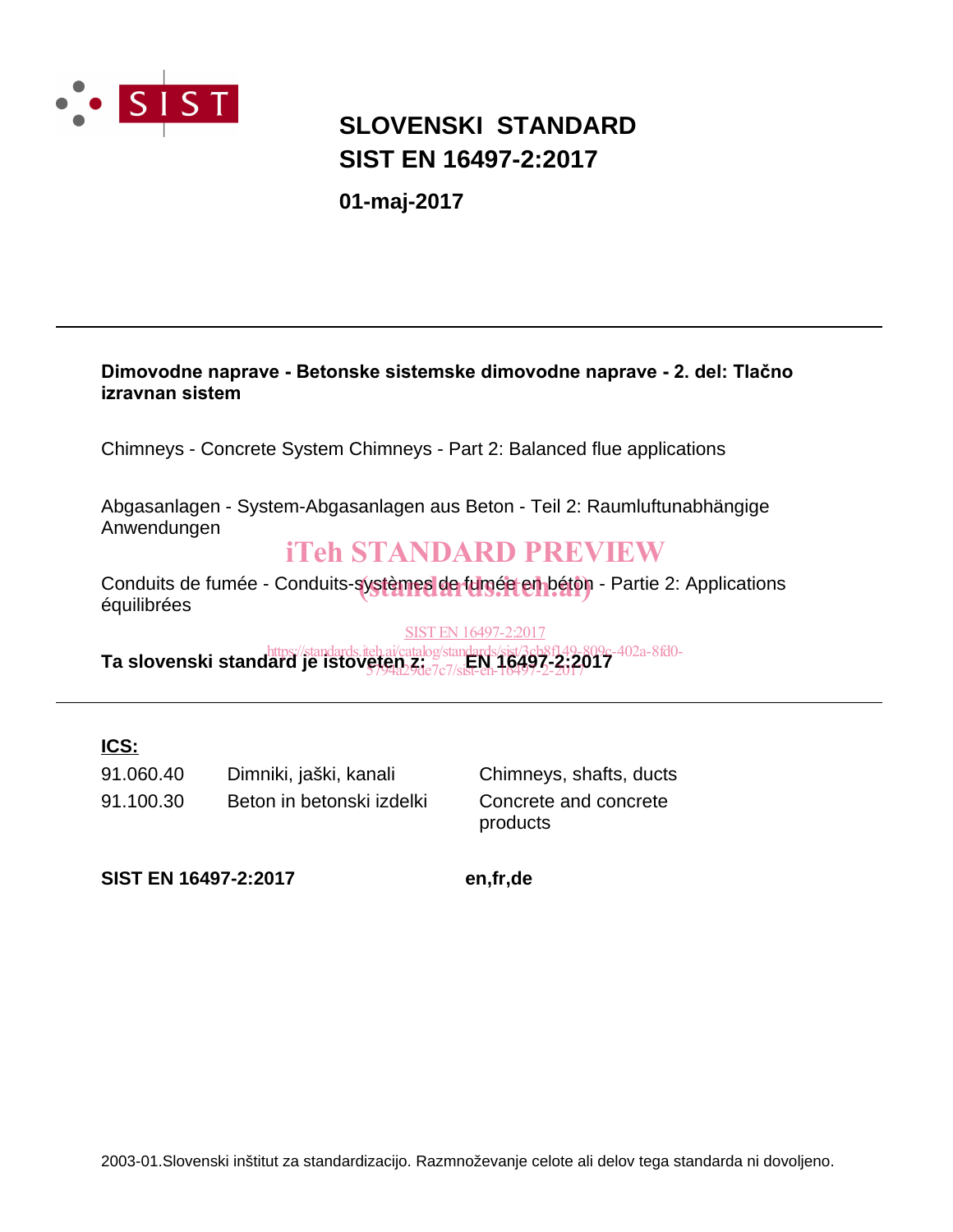**SIST EN 16497-2:2017**

## iTeh STANDARD PREVIEW (standards.iteh.ai)

SIST EN 16497-2:2017 https://standards.iteh.ai/catalog/standards/sist/3cb8f149-809c-402a-8fd0- 5794a29de7c7/sist-en-16497-2-2017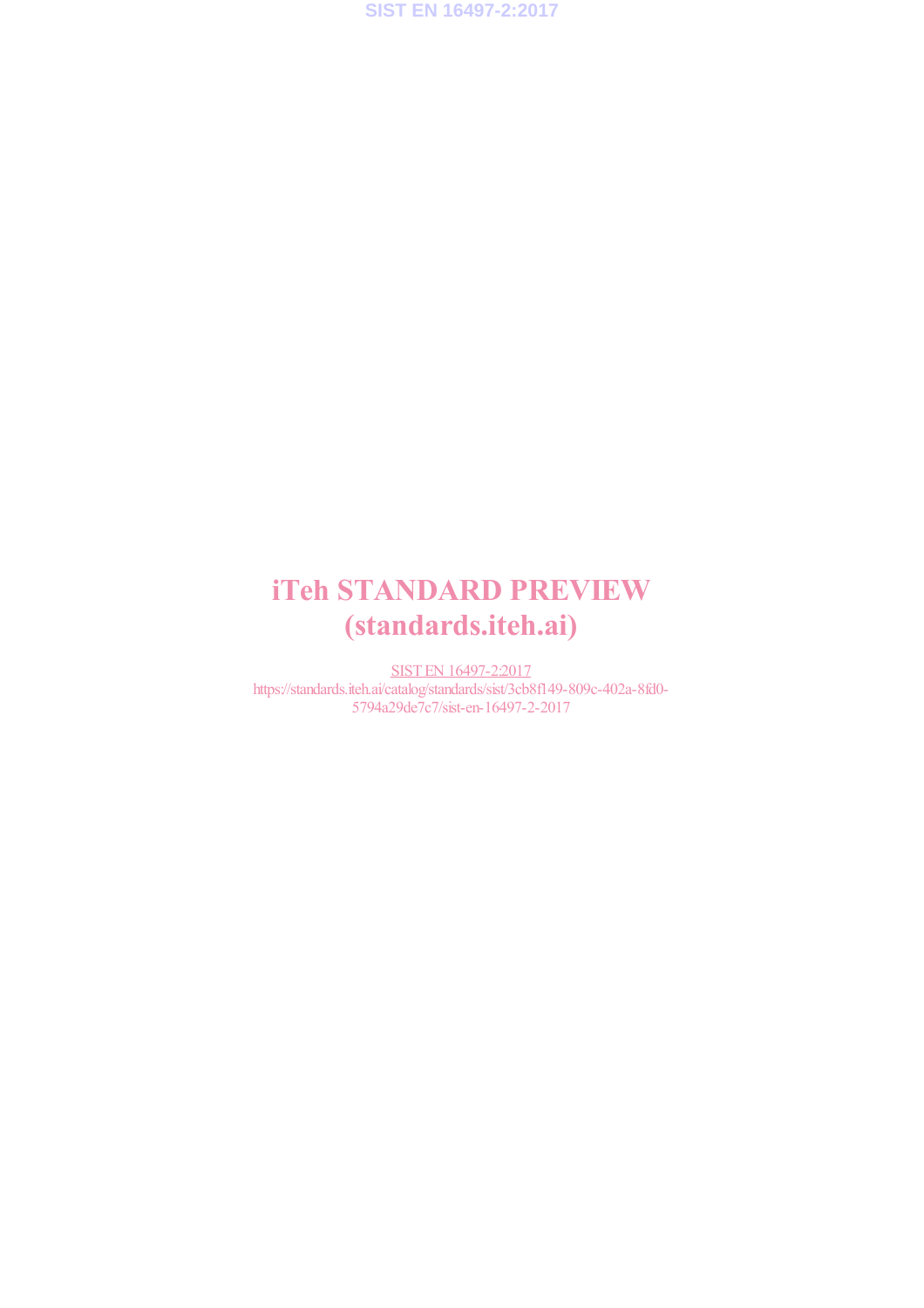#### **SIST EN 16497-2:2017**

# EUROPEAN STANDARD NORME EUROPÉENNE EUROPÄISCHE NORM

## **EN 16497-2**

March 2017

ICS 91.060.40

English Version

## Chimneys - Concrete System Chimneys - Part 2: Balanced flue applications

Conduits de fumée - Conduits-Systèmes de fumée en béton - Partie 2: Applications équilibrées

 Abgasanlagen - System-Abgasanlagen aus Beton - Teil 2: Luft-Abgas-Anlagen

This European Standard was approved by CEN on 28 November 2016.

CEN members are bound to comply with the CEN/CENELEC Internal Regulations which stipulate the conditions for giving this European Standard the status of a national standard without any alteration. Up-to-date lists and bibliographical references concerning such national standards may be obtained on application to the CEN-CENELEC Management Centre or to any CEN member.

This European Standard exists in three official versions (English, French, German). A version in any other language made by translation under the responsibility of a CEN member into its own language and notified to the CEN-CENELEC Management<br>Centre has the same status as the official versions. Centre has the same status as the official versions. **UARD** 

CEN members are the national standards bodies of Austria, Belgium, Bulgaria, Croatia, Cyprus, Czech Republic, Denmark, Estonia, Finland, Former Yugoslav Republic of Macedonia, France, Germany, Greece, Hungary, Iceland, Ireland, Italy, Latvia, Lithuania, Luxembourg, Malta, Netherlands, Norway, Poland, Portugal, Romania, Serbia, Slovakia, Slovenia, Spain, Sweden, Switzerland, Luxembourg, Maria, Nemerianus, Norway, Poland, Portugal, Romania, S<br>Turkey and United Kingdom.

https://standards.iteh.ai/catalog/standards/sist/3cb8f149-809c-402a-8fd0- 5794a29de7c7/sist-en-16497-2-2017



EUROPEAN COMMITTEE FOR STANDARDIZATION COMITÉ EUROPÉEN DE NORMALISATION EUROPÄISCHES KOMITEE FÜR NORMUNG

**CEN-CENELEC Management Centre: Avenue Marnix 17, B-1000 Brussels** 

Ref. No. EN 16497-2:2017 E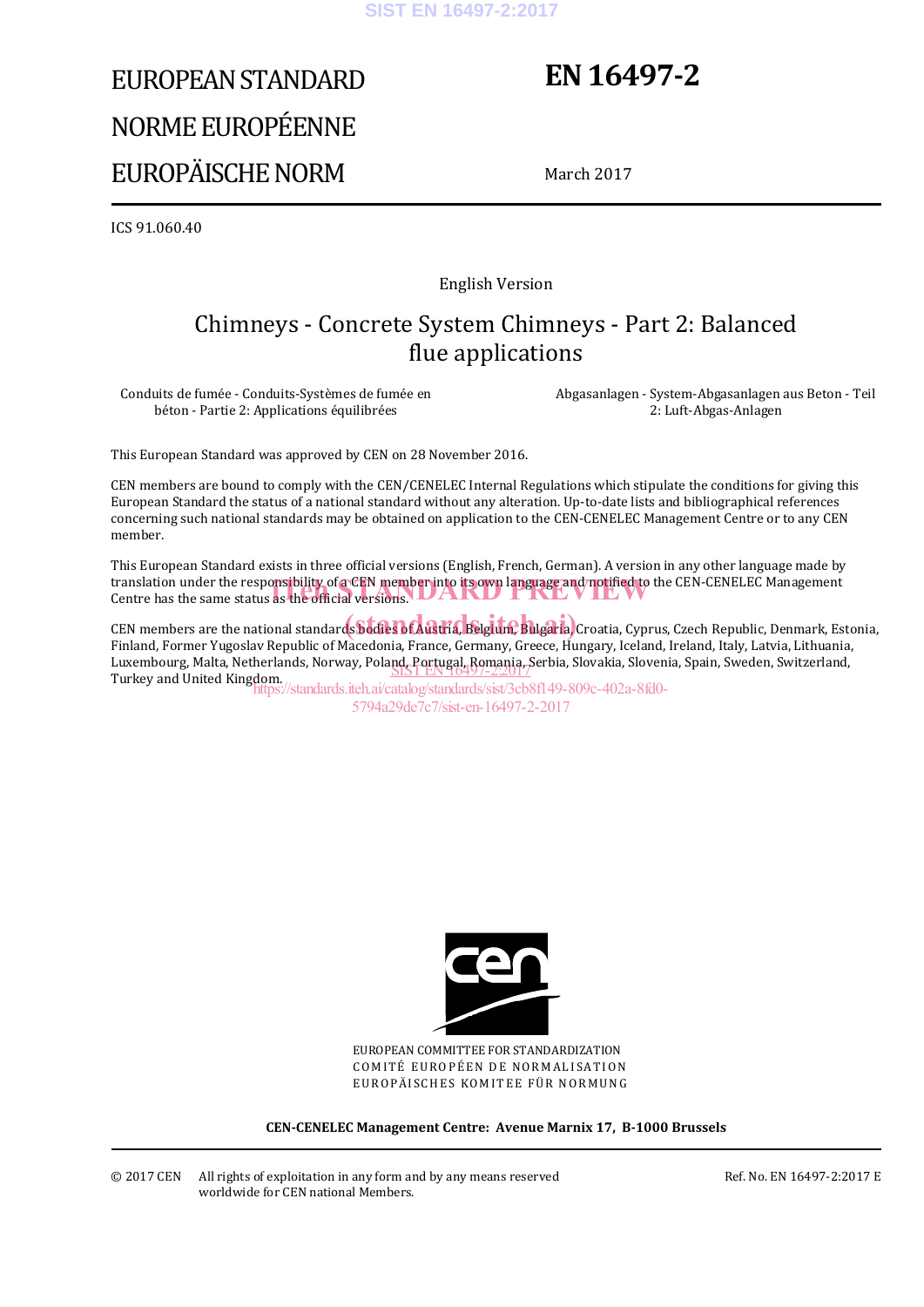## **Contents**

| 1                |                                                    |  |
|------------------|----------------------------------------------------|--|
| $\mathbf{2}$     |                                                    |  |
| 3                |                                                    |  |
| $\boldsymbol{4}$ |                                                    |  |
| 5                |                                                    |  |
| 5.1              |                                                    |  |
| 5.2              |                                                    |  |
| 5.3              |                                                    |  |
| 6                |                                                    |  |
| 7                |                                                    |  |
| 7.1              |                                                    |  |
| 7.2              |                                                    |  |
| 7.3              |                                                    |  |
| 8                | Performance <b>Fig. 17 Teh STANDARD PREVIEW</b> 12 |  |
| 8.1              |                                                    |  |
| 8.2              |                                                    |  |
| 8.3              |                                                    |  |
| 8.4              |                                                    |  |
| 8.5              |                                                    |  |
| 8.6              |                                                    |  |
| 8.7              |                                                    |  |
| 8.8              |                                                    |  |
| 8.9              |                                                    |  |
| 8.10             |                                                    |  |
| 8.11             |                                                    |  |
| 8.12             |                                                    |  |
|                  |                                                    |  |
|                  |                                                    |  |
|                  |                                                    |  |
| 8.13             |                                                    |  |
| 8.14             |                                                    |  |
| 8.15             |                                                    |  |
| 8.16             |                                                    |  |
| 8.17             |                                                    |  |
|                  |                                                    |  |
|                  |                                                    |  |
|                  |                                                    |  |
|                  |                                                    |  |
|                  |                                                    |  |
|                  |                                                    |  |
|                  |                                                    |  |
| 9                |                                                    |  |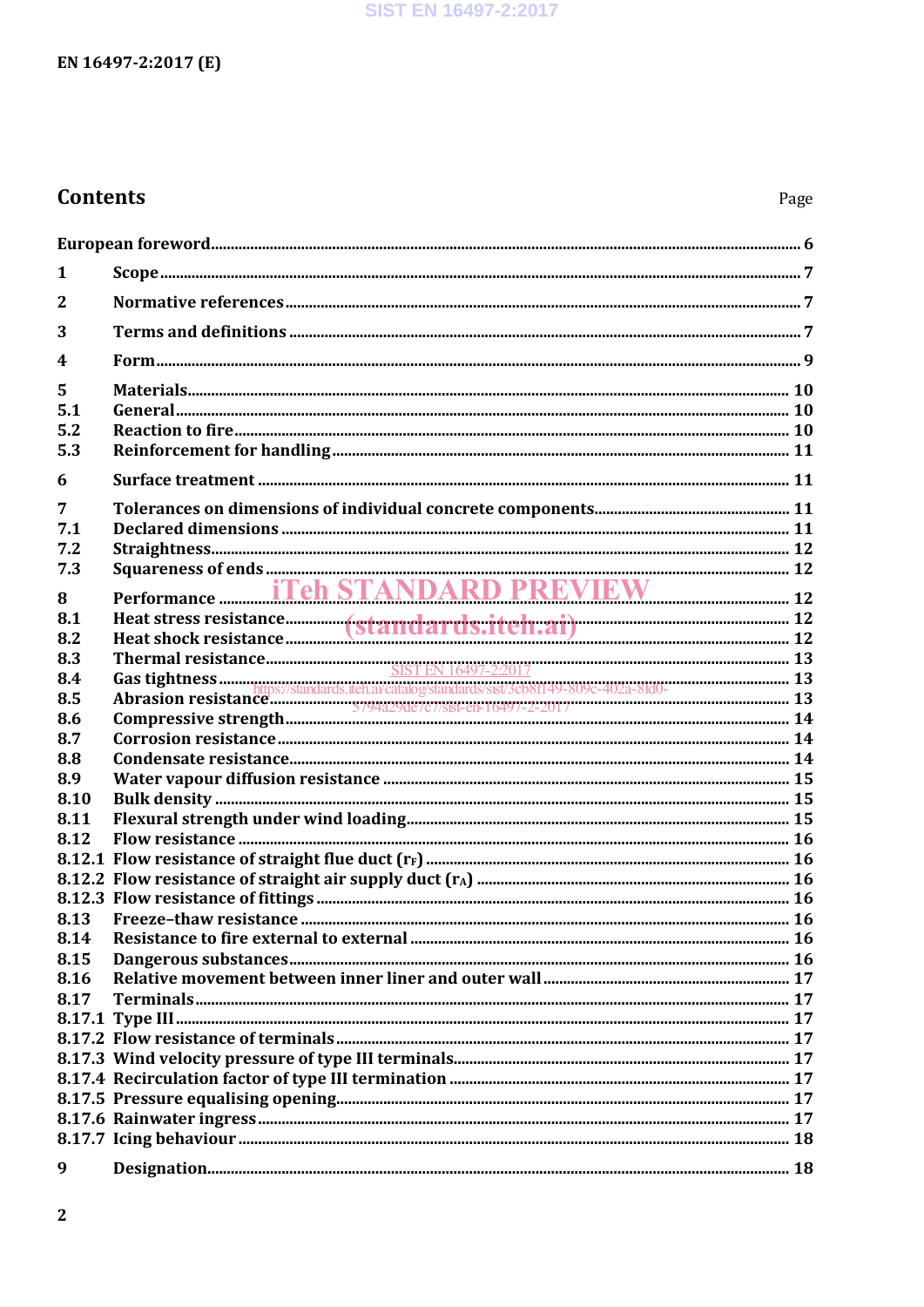| 9.1          |                                            |  |
|--------------|--------------------------------------------|--|
| 9.2<br>9.3   |                                            |  |
| 9.4          |                                            |  |
| 9.5          |                                            |  |
| 9.6          |                                            |  |
| 10           |                                            |  |
| 11           |                                            |  |
| 12           |                                            |  |
| 12.1         |                                            |  |
| 12.2         |                                            |  |
| 12.3<br>12.4 |                                            |  |
|              |                                            |  |
| A.1          |                                            |  |
|              |                                            |  |
| A.1.1        |                                            |  |
| A.1.2        |                                            |  |
| A.1.3        |                                            |  |
| A.1.4        | Second procedure. STANDARD PREVIEW WWW. 25 |  |
| A.1.5        |                                            |  |
| A.2          |                                            |  |
| A.2.1        |                                            |  |
| A.2.2        |                                            |  |
| A.2.3        |                                            |  |
| A.3          |                                            |  |
| A.4          |                                            |  |
| A.4.1        |                                            |  |
| A.4.2        |                                            |  |
| A.5          |                                            |  |
| A.5.1        |                                            |  |
| A.5.2        |                                            |  |
| A.6          |                                            |  |
| A.6.1        |                                            |  |
| A.6.2        |                                            |  |
| A.7          |                                            |  |
| A.7.1        |                                            |  |
| A.7.2        |                                            |  |
| A.7.3        |                                            |  |
| A.7.4        |                                            |  |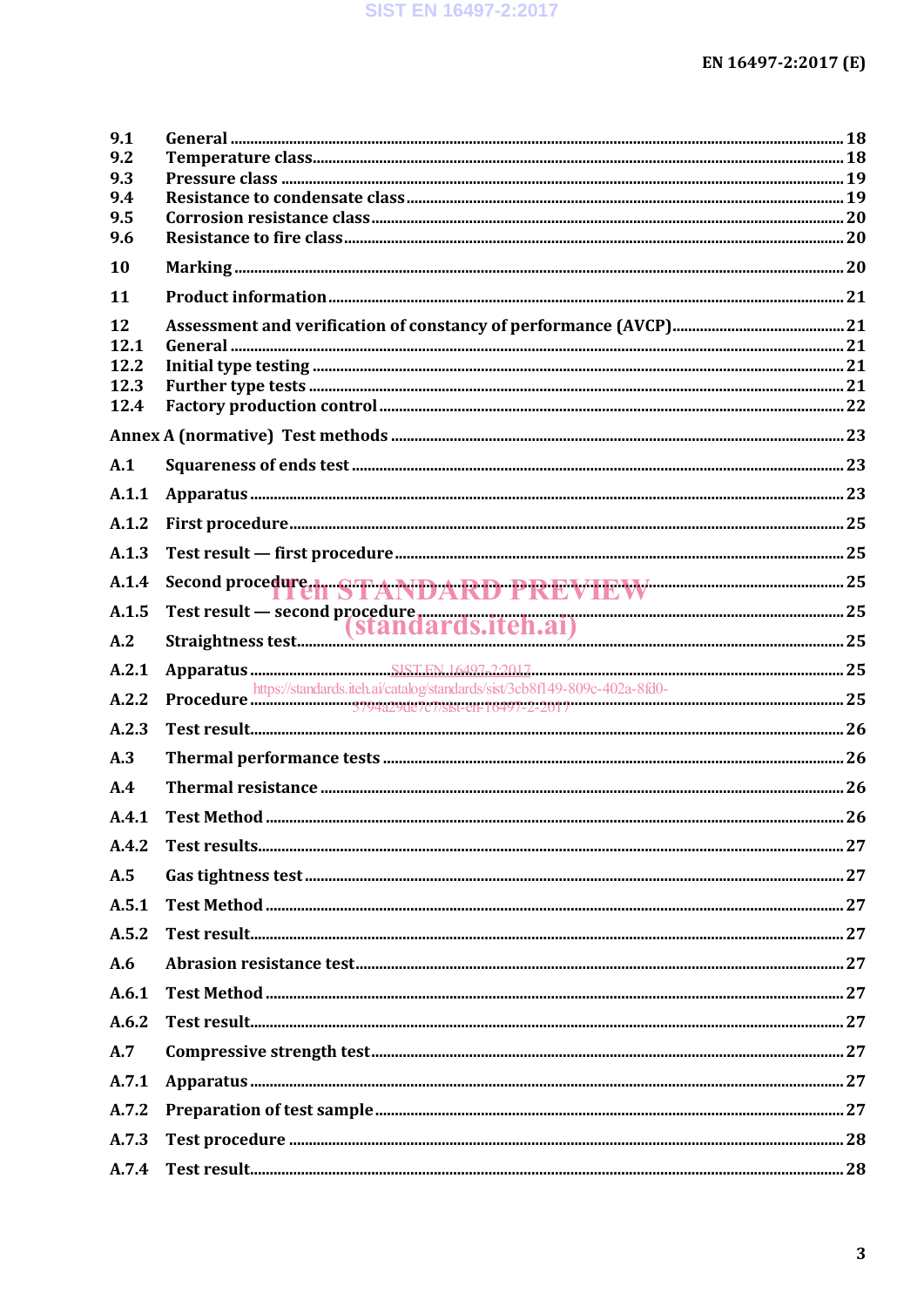#### SIST EN 16497-2:2017

### EN 16497-2:2017 (E)

| A.8   |                                                                                                                    |  |
|-------|--------------------------------------------------------------------------------------------------------------------|--|
| A.8.1 |                                                                                                                    |  |
| A.8.2 |                                                                                                                    |  |
| A.8.3 |                                                                                                                    |  |
| A.8.4 |                                                                                                                    |  |
| A.8.5 |                                                                                                                    |  |
| A.8.6 |                                                                                                                    |  |
| A.9   |                                                                                                                    |  |
| A.9.1 |                                                                                                                    |  |
| A.9.2 |                                                                                                                    |  |
| A.10  |                                                                                                                    |  |
|       |                                                                                                                    |  |
|       |                                                                                                                    |  |
|       |                                                                                                                    |  |
|       |                                                                                                                    |  |
|       |                                                                                                                    |  |
|       |                                                                                                                    |  |
|       | A.11 Bulk density <b>Teh STANDARD PREVIEW</b> 33<br>A.11.1 Apparatus (standards.iteh.ai) 33<br>A.11.2 Procedure 33 |  |
|       |                                                                                                                    |  |
|       |                                                                                                                    |  |
|       |                                                                                                                    |  |
|       |                                                                                                                    |  |
|       |                                                                                                                    |  |
| B.1   |                                                                                                                    |  |
| B.2   |                                                                                                                    |  |
|       |                                                                                                                    |  |
| C.1   |                                                                                                                    |  |
| C.2   |                                                                                                                    |  |
|       | Annex D (normative) Requirements of sampling plan according to ISO 2859-1:1999 at an                               |  |
| D.1   |                                                                                                                    |  |
| D.1.1 |                                                                                                                    |  |
| D.1.2 |                                                                                                                    |  |
| D.2   |                                                                                                                    |  |
| D.3   |                                                                                                                    |  |
| D.4   |                                                                                                                    |  |
|       |                                                                                                                    |  |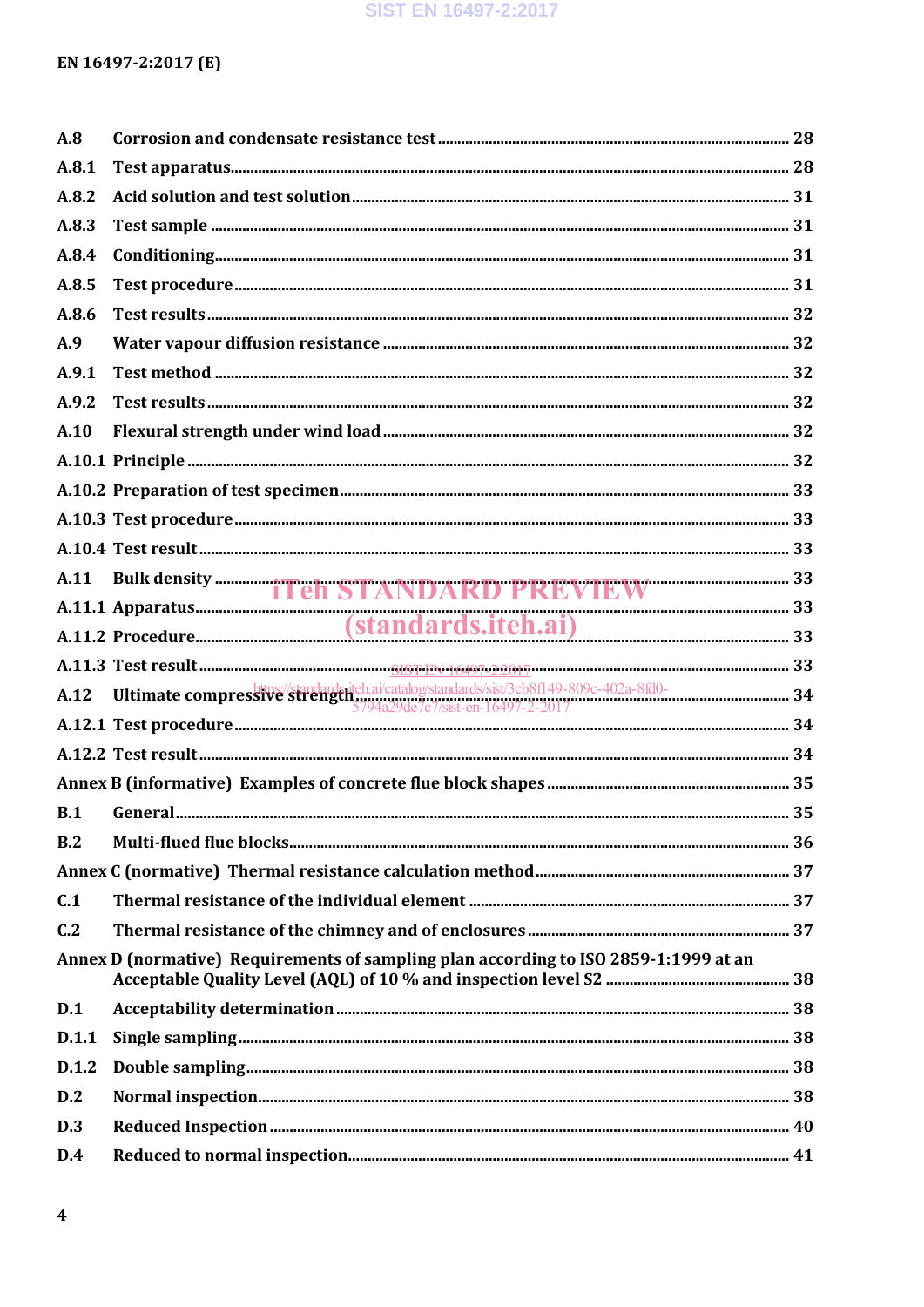| D.5  |                                                                                     |  |
|------|-------------------------------------------------------------------------------------|--|
| D.6  |                                                                                     |  |
|      |                                                                                     |  |
|      |                                                                                     |  |
|      | Annex ZA (informative) Relationship of this European Standard with Regulation (EU)  |  |
|      |                                                                                     |  |
| ZA.2 | <b>System of Assessment and Verification of Constancy of Performance (AVCP)  45</b> |  |
|      |                                                                                     |  |
|      |                                                                                     |  |

## iTeh STANDARD PREVIEW (standards.iteh.ai)

SIST EN 16497-2:2017 https://standards.iteh.ai/catalog/standards/sist/3cb8f149-809c-402a-8fd0- 5794a29de7c7/sist-en-16497-2-2017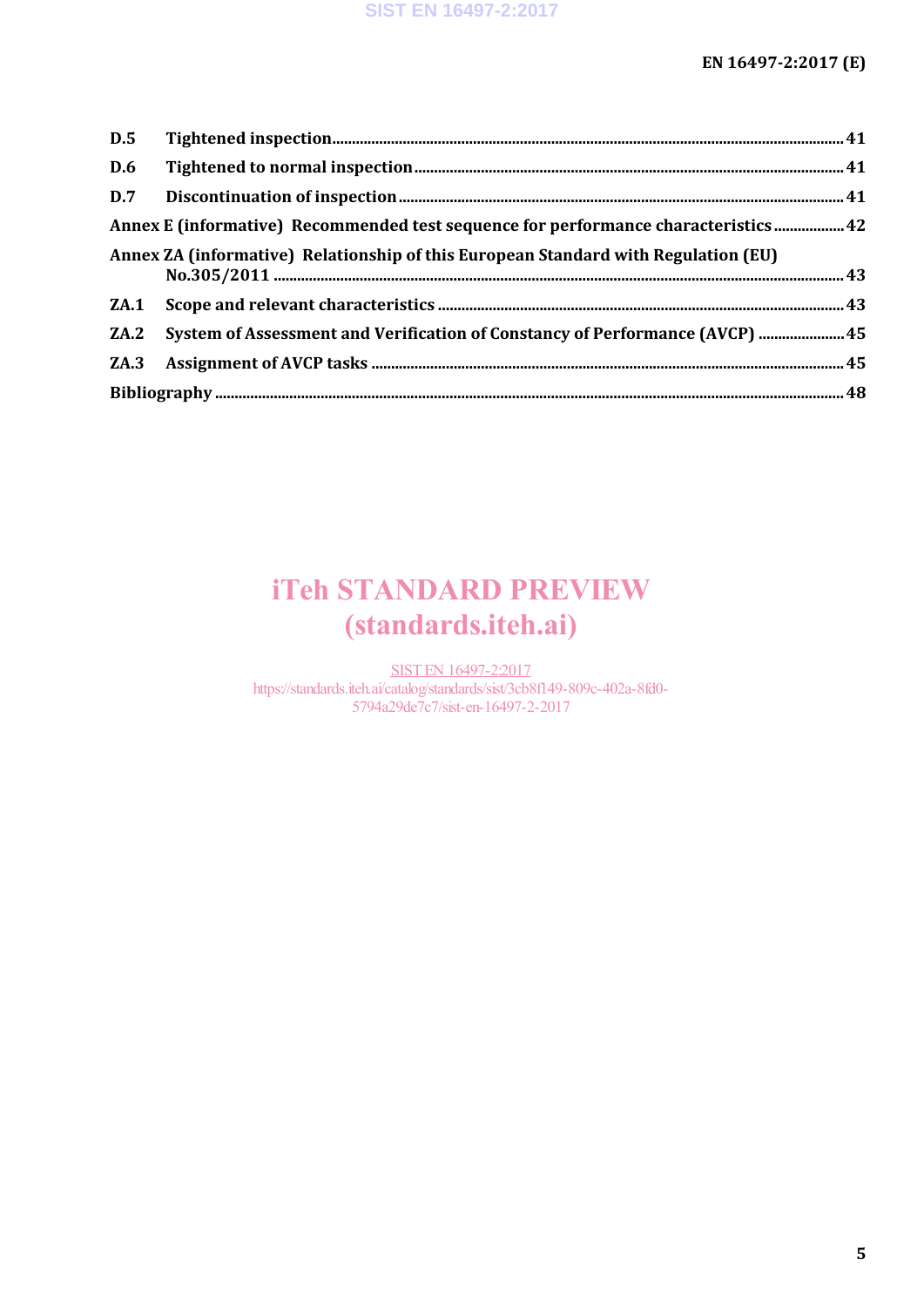## **European foreword**

This document (EN 16497-2:2017) has been prepared by Technical Committee CEN/TC 166 "Chimneys", the secretariat of which is held by ASI.

This European Standard shall be given the status of a national standard, either by publication of an identical text or by endorsement, at the latest by September 2017, and conflicting national standards shall be withdrawn at the latest by December 2018.

Attention is drawn to the possibility that some of the elements of this document may be the subject of patent rights. CEN shall not be held responsible for identifying any or all such patent rights.

This document has been prepared under a mandate given to CEN by the European Commission and the European Free Trade Association, and supports essential requirements of EU Directive(s).

For relationship with EU Regulation, see informative Annex ZA, which is an integral part of this document.

In this European Standard, the Annexes A, C and D are normative (not forming part of the product specification) and Annexes E and ZA are informative.

This standard is one of a series of coordinated standards dealing with specification, design, and testing<br>of chimneys, both single and multi wall. of chimneys, both single and multi wall.

The coordinated package of standards is further divided by material of construction and this European Standard is one of a series of specifications and execution documents dealing with design and installation of concrete chimney products and systems. (standards.iteh.ai) SIST EN 16497-2:2017 mney.products.and.systems.lards/sist/3cb8f149-809c-402a-8fd0-

5794a29de7c7/sist-en-16497-2-2017

The standards in this series for concrete chimney products and systems are:

EN 1857, *Chimneys — Components — Concrete flue liners;*

EN 1858, *Chimneys — Components — Concrete flue blocks;*

EN 12446, *Chimneys — Components — Concrete outer wall elements.*

EN 16497-1, Chimneys ― Concrete system chimneys ― Part 1: Non-balanced flue applications

EN 16497-2, Chimneys ― Concrete system chimneys ― Part 2: Balanced flue applications

According to the CEN-CENELEC Internal Regulations, the national standards organizations of the following countries are bound to implement this European Standard: Austria, Belgium, Bulgaria, Croatia, Cyprus, Czech Republic, Denmark, Estonia, Finland, Former Yugoslav Republic of Macedonia, France, Germany, Greece, Hungary, Iceland, Ireland, Italy, Latvia, Lithuania, Luxembourg, Malta, Netherlands, Norway, Poland, Portugal, Romania, Serbia, Slovakia, Slovenia, Spain, Sweden, Switzerland, Turkey and the United Kingdom.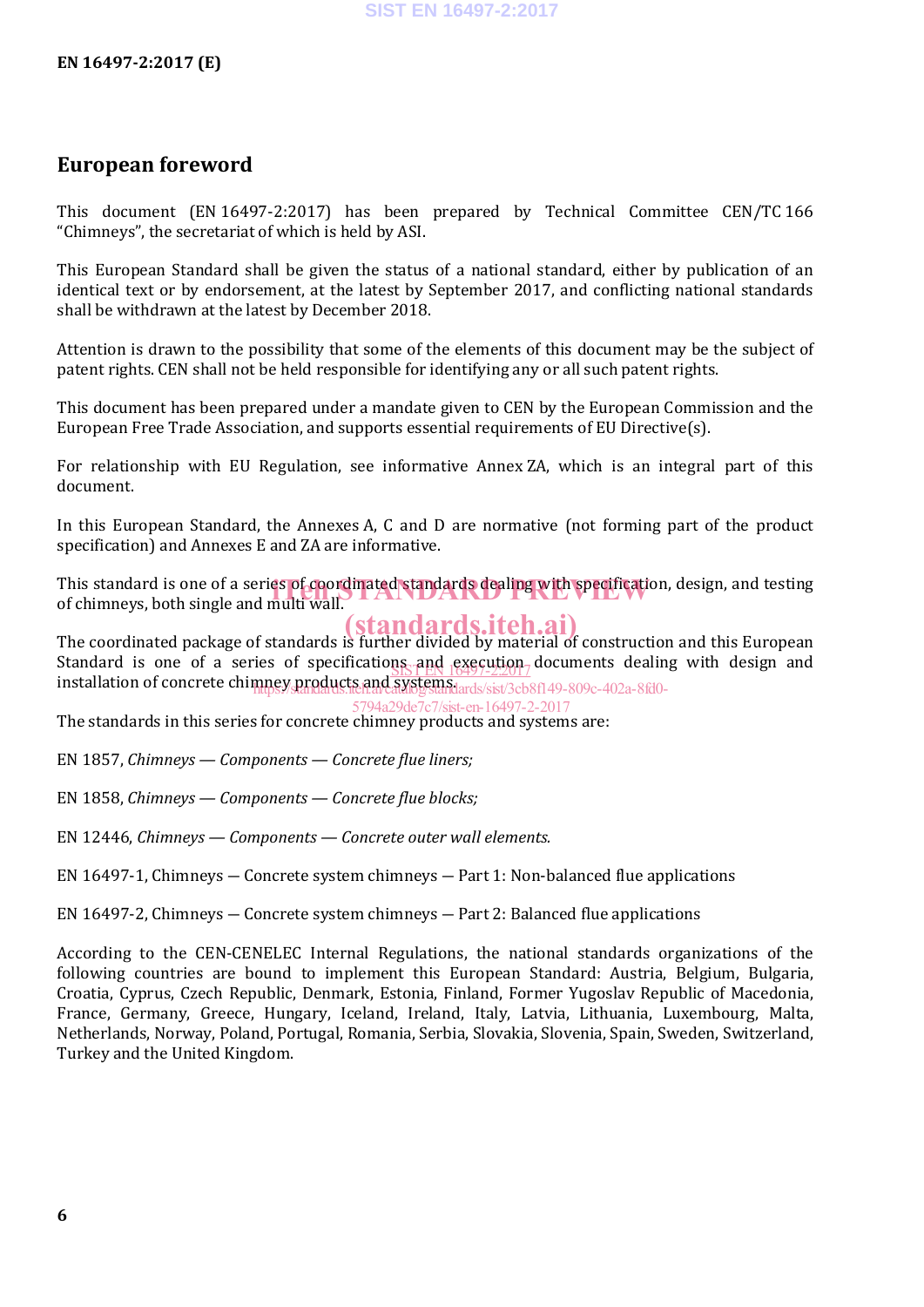### **1 Scope**

This European Standard specifies the materials, dimensional and performance requirements for straight concrete system chimneys for balanced flue applications comprising a concrete flue liner and a combustion air supply duct, and a combination of compatible chimney components, which may be concrete flue blocks (see Clause 4), obtained or specified from one manufacturing source with product responsibility for the whole chimney.

The European Standard does not apply to concrete system chimneys with back ventilation.

This European Standard does not cover products designated wet (W) in conjunction with corrosion class 3.

This European Standard also applies to concrete system chimneys constructed from storey-height elements and flue blocks reinforced for handling.

This European Standard does not apply to structurally independent (free standing or self-supporting) system chimneys.

NOTE Any reference to the term flue blocks implies both flue blocks and their fittings, except where otherwise indicated.

### **2 Normative references**

The following documents, in whole or in part, are normatively referenced in this document and are indispensable for its application. For dated references, only the edition cited applies. For undated<br>references the latest edition of the referenced document (including any amendments) applies. references, the latest edition of the referenced document (including any amendments) applies.

EN 206:2013+A1:2016, *Concrete* Strategier, performance, production and conformity

EN 1443, *Chimneys — General requirementsEN* 16497-22017

https://standards.iteh.ai/catalog/standards/sist/3cb8f149-809c-402a-8fd0-

EN 13216-1, Chimneys — Test methods for system chimneys <sup>201</sup>Part 1: General test methods

EN 13384-1, *Chimneys — Thermal and fluid dynamic calculation methods — Part 1: Chimneys serving one heating appliance*

EN 14297:2004, *Chimneys — Freeze-thaw resistance test method for chimney products*

CEN/TS 16134:2011, *Chimney terminals — General requirements and material independent test methods*

EN ISO 7500-1:2015, *Metallic materials — Calibration and verification of static uniaxial testing machines — Part 1: Tension/compression testing machines — Calibration and verification of the force-measuring system (ISO 7500-1:2015)*

ISO 2859-1:1999, *Sampling procedures for inspection by attributes — Part 1: Sampling schemes indexed by acceptance quality limit (AQL) for lot-by-lot inspection*

#### **3 Terms and definitions**

For the purposes of this document, the terms and definitions given in EN 1443 and the following apply.

#### **3.1**

#### **flue block fitting**

element fitted to the flue block such as an access opening or offset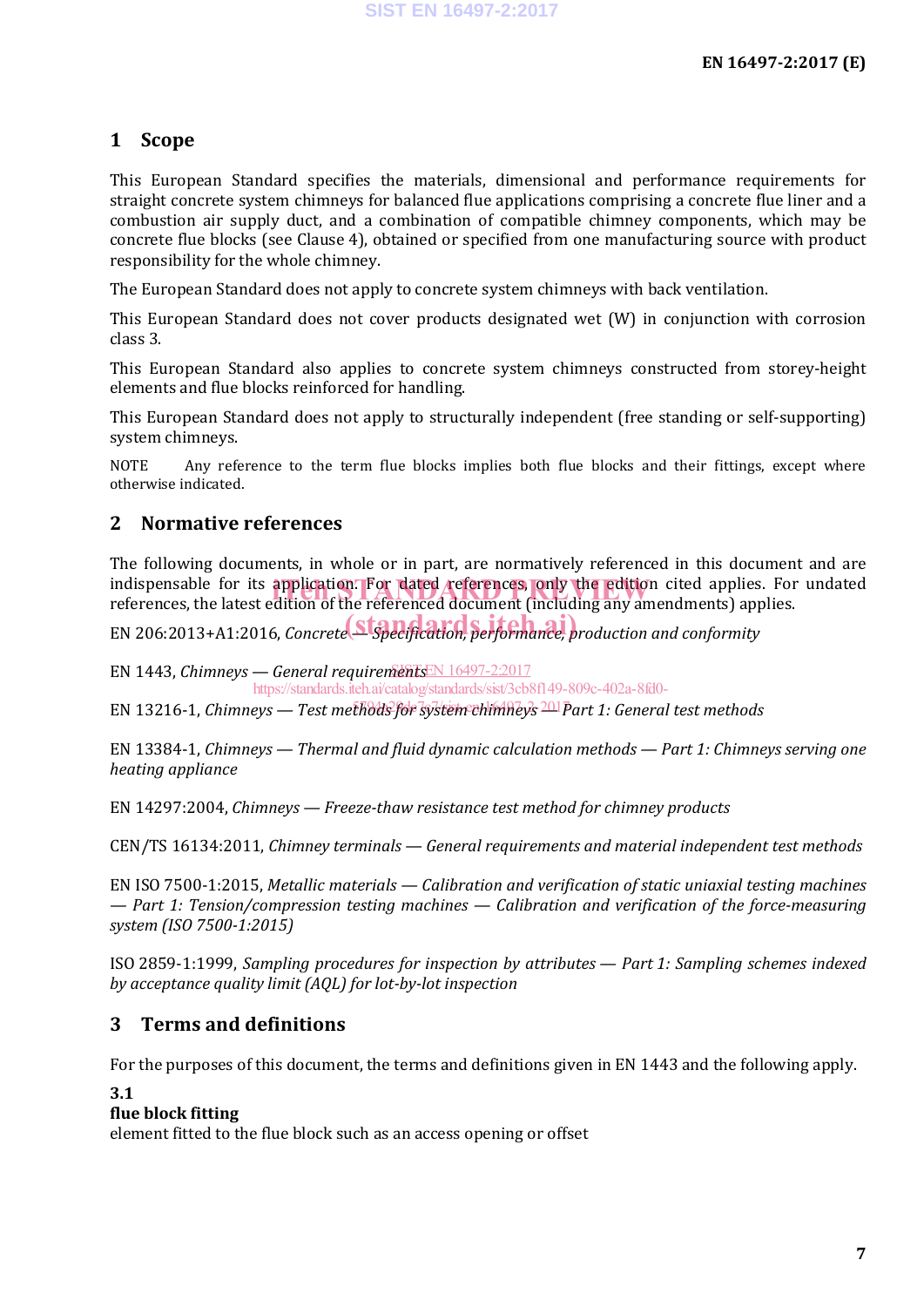#### **3.2**

#### **hollow wall flue block**

flue block having vertical cavities

Note 1 to entry: Cavities may pass through both ends of the block.

#### **3.3**

#### **manufacturer's declared internal transverse dimension**

internal dimension of the flue block measured perpendicular to the longitudinal axis

#### **3.4**

#### **manufacturer's declared height**

internal height of the flue block

Note 1 to entry: Examples of measurement are shown in Figure 1.



**Key**

*H* internal height

#### **Figure 1 — Manufacturer's declared height**

#### **3.5**

#### **manufacturer's declared structural height**

maximum constructional height of the flue blocks as declared by the manufacturer

#### **3.6**

#### **manufacturer's declared overall wall thickness**

dimensions at its thinnest point, between the inside face of the flue and the outside face of the flue block, not measured at any joint feature

Note 1 to entry: Examples for joint features are spigot/socket end

#### **3.7**

#### **multi wall flue block**

flue block consisting of a flue liner and at least one additional wall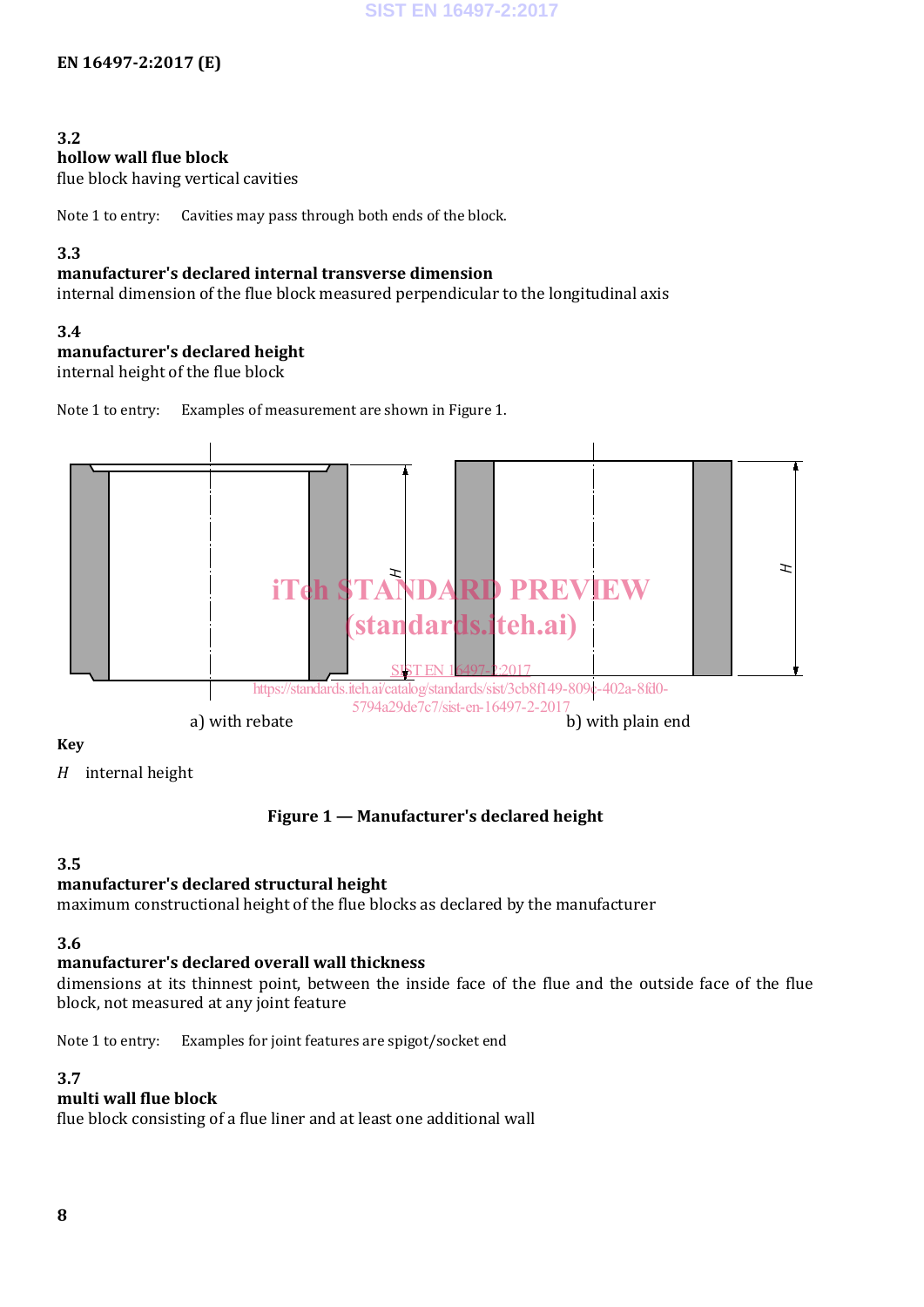#### **3.8**

#### **reinforced flue block**

flue block having reinforcement to assist handling (not for structural stability)

#### **3.9**

#### **solid wall flue block**

flue block without cavities in the thickness of its walls

#### **3.10**

#### **straight flue block**

flue block designed to be used in a vertical section of a chimney, without having any special characteristics and having the ends perpendicular to the axis of the flue

#### **3.11**

#### **storey-height flue block**

factory made flue block having an overall height relating to the floor to floor height of a building

#### **3.12**

#### **transfer block**

flue block designed to facilitate connection to another chimney product

#### **3.13**

#### **concrete**

edited to the definition of the metal contract and water and with or without the incorporation of admixtures or additions, which develops its properties by hydration (standards.iteh.ai)

### [SOURCE: EN 206:2013+A1:2016, 3.1.1.1]

#### **3.14**

SIST EN 16497-2:2017

https://standards.iteh.ai/catalog/standards/sist/3cb8f149-809c-402a-8fd0- 5794a29de7c7/sist-en-16497-2-2017

#### **precast concrete**

concrete that is cast in a place other than its final location of use

#### **3.15**

#### **balanced flue chimney system**

System where the air entry to the combustion air supply duct is adjacent to the discharge of combustion products form the flue, the inlet and outlet being so positioned that wind effects are substantially balanced

#### **4 Form**

The concrete system chimney for balanced flue applications shall comprise of flue blocks, which may be of single wall or multi wall construction, and a combustion air supply duct.

In the context of this standard the term 'flue block' means a vertical element of a system chimney which may also comprise the following items where appropriate.

- Flue blocks according to EN 1858
- Flue liners according to EN 1857
- Insulation layer;
- outer wall elements according to EN 12446, or EN 13069, or of appropriate metal;
- mortar for jointing flue liners;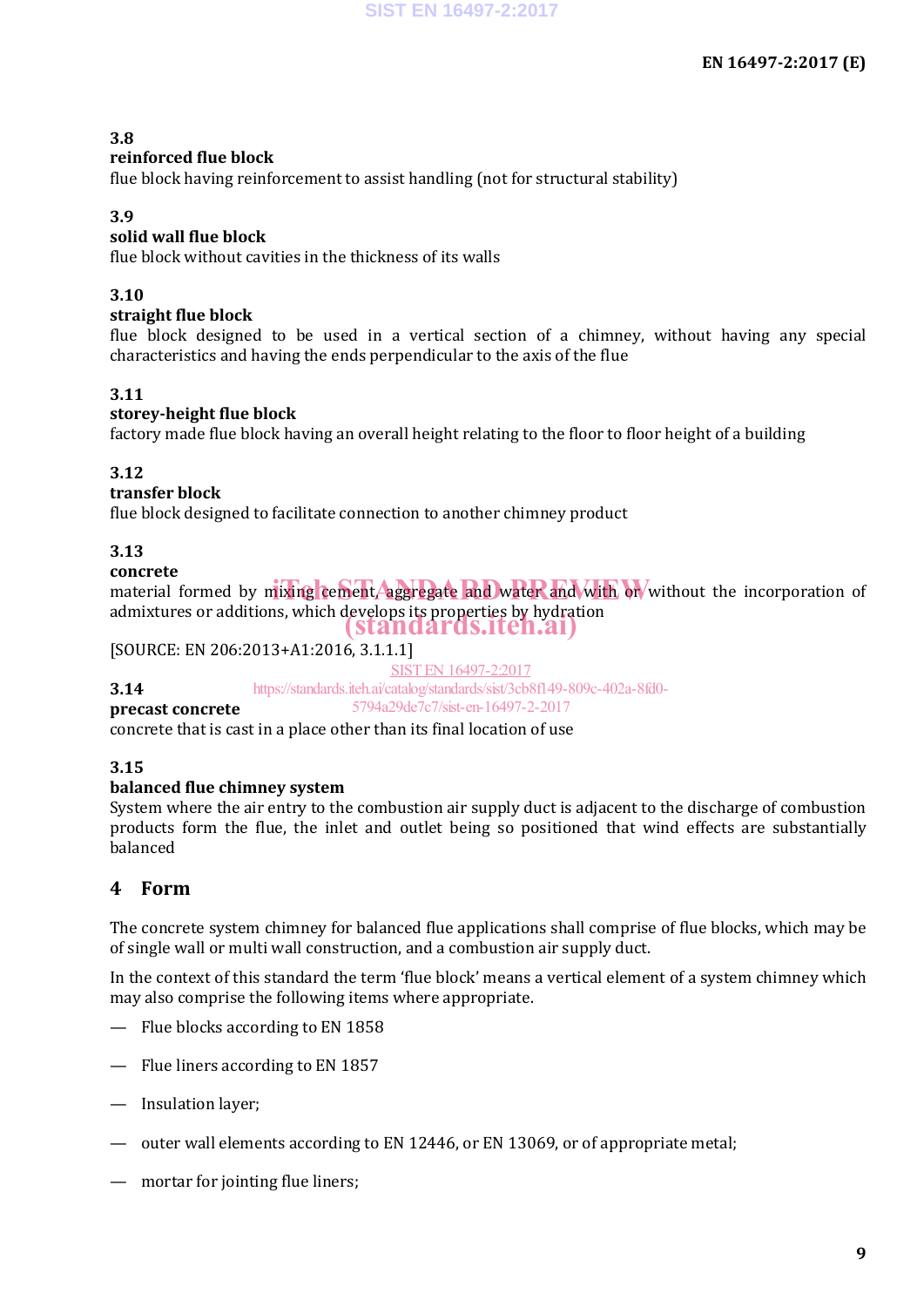#### **EN 16497-2:2017 (E)**

- mortar for jointing a flue block or outer wall elements;
- terminal;
- chimney base;
- cladding;
- opening section;
- reinforcement for handling.
- Pressure equalising opening
- Combustion air supply duct.

This duct may be an additional passage within a flue block, or a separate duct, possibly of other materials.

Single wall or multi-wall flue blocks shall be manufactured in one of the following forms:

- single flue;
- multi-flue;
- flue/combustion air/ventilation combination. iTeh STANDARD PREVIEW
- NOTE See Annex B for examples of typical flue block types. (standards.iteh.ai)

Flue blocks shall have a maximum of four flues, combustion air or ventilation passages. SIST EN 16497-2:2017 https://standards.iteh.ai/catalog/standards/sist/3cb8f149-809c-402a-8fd0-

#### **5 Materials**

#### **5.1 General**

The wall or walls of concrete flue liners or concrete flue blocks shall be precast concrete. For multiwall concrete flue blocks the concrete liner and outer wall may be separated by an air space or insulation.

5794a29de7c7/sist-en-16497-2-2017

The material of a separate combustion air supply duct may be same as the flue liner or flue block or be of other materials, e.g. metal tube, but it shall have the appropriate resistance to fire external to external.

Materials used in the manufacture of system chimneys shall be identified for factory production control purposes.

When insulation forms part of a system chimney, it shall be of bonded material as specified by the manufacturer. If the insulation is supplied as a separate item, it shall be installed in accordance with the system chimney manufacturer's installation instructions.

The manufacturer shall declare the density of any insulation and the bulk density of the concrete elements and when tested to A.11 the density shall be within  $\pm$  10 % of the declared value (see 8.10).

CE-marked chimney components are deemed to satisfy these requirements.

#### **5.2 Reaction to fire**

In accordance with Commission Decision 96/603/EC, as amended, concrete elements of system chimneys to this standard are classified as reaction to fire class A1 without test provided they contain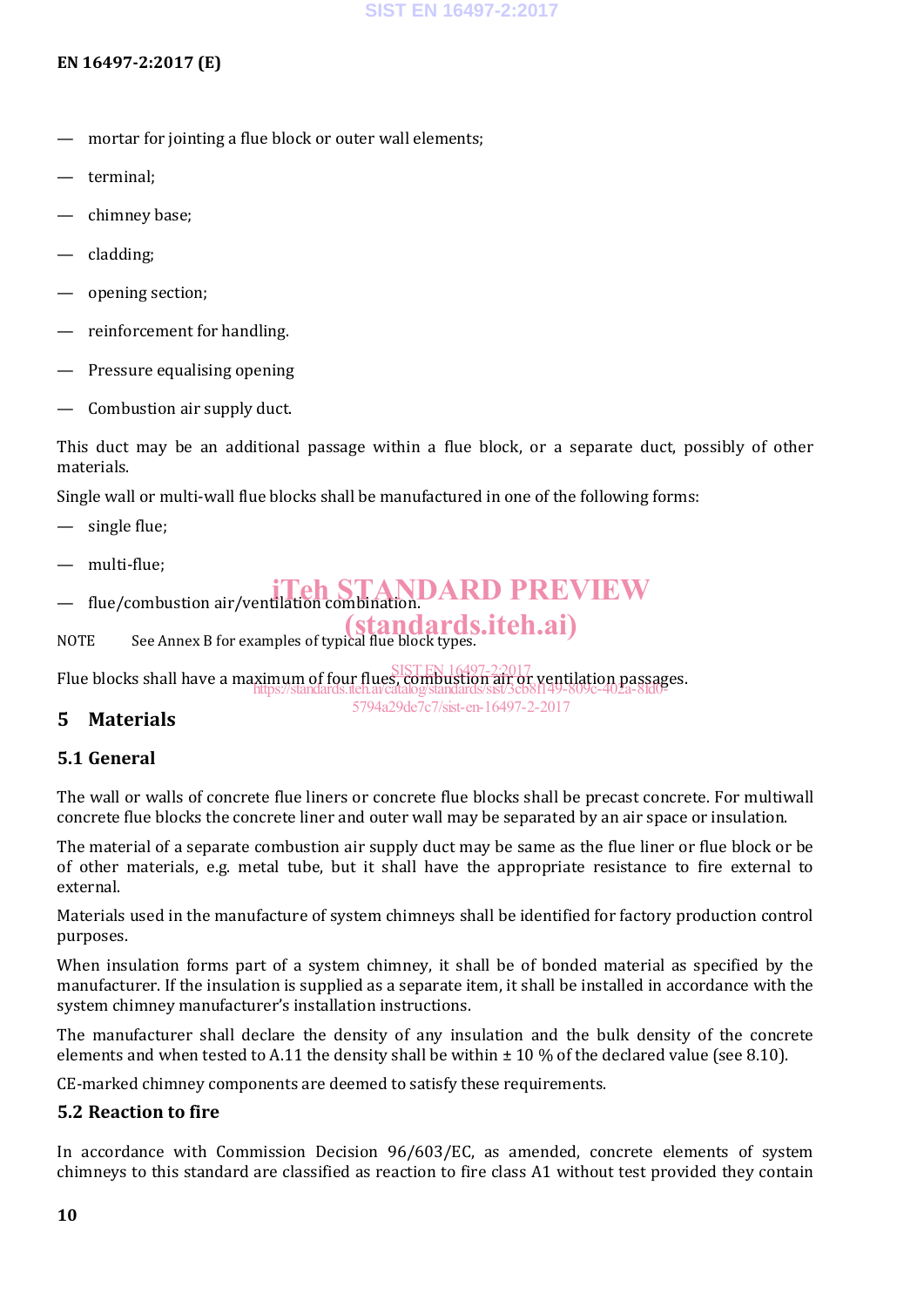not more than a mass or volume fraction of  $1\%$  (whichever is the more onerous) of homogeneously distributed organic materials.

#### **5.3 Reinforcement for handling**

**5.3.1** Where a concrete element is reinforced for handling, the reinforcement shall have a maximum diameter of 8 mm and a minimum concrete cover of 15 mm on all sides for temperature classes up to and including T250 and a minimum concrete cover of 20 mm on all sides for all other temperature classes.

**5.3.2** In concrete elements having a bulk density of less than 2 000 kg/m<sup>3</sup>, when measured in accordance with A.10, any reinforcement shall be protected against corrosion by one of the following means:

- a) use of stainless steel;
- b) by completely covering any mild steel reinforcement with a coating (e.g. typically Portland cement CEM I or CEM II mixed with water to form a slurry, or epoxy resin).

CE-marked chimney components are deemed to satisfy these requirements.

#### **6 Surface treatment**

Any surface treatment of the concrete elements, e.g. render, shall be applied, as described by the product manufacturer, before the product is tested. product manufacturer, before the product is tested.

#### **7 Tolerances on dimensions of individual concrete components** (standards.iteh.ai)

SIST EN 16497-2:2017

**7.1 Declared dimensions**<br> **1.1 Declared dimensions**<br> **1.1 Declared dimensions**<br> **1.1 Declared dimensions** 

#### 5794a29de7c7/sist-en-16497-2

CE-marked chimney components according to EN 1857, EN 1858, EN 12446 and EN 16497-1 are deemed to satisfy these requirements.

Tolerances on manufacturer's declared dimensions of concrete components, including taper, shall be:

a) Declared internal transverse dimensions

below  $300 \text{ mm} : \pm 3 \text{ mm}$ 

300 mm and above  $\pm 1.5 \%$ 

b) Declared height

below 300 mm  $: \pm 5$  mm

300 mm to 700 mm : ± 7 mm

above  $700 \text{ mm} : \pm 10 \text{ mm}$ 

c) Storey height elements constructed from individual blocks

Declared height up to  $3 m \pm 10 mm$ 

Declared height over 3 m ± 30 mm

d) Declared overall wall thickness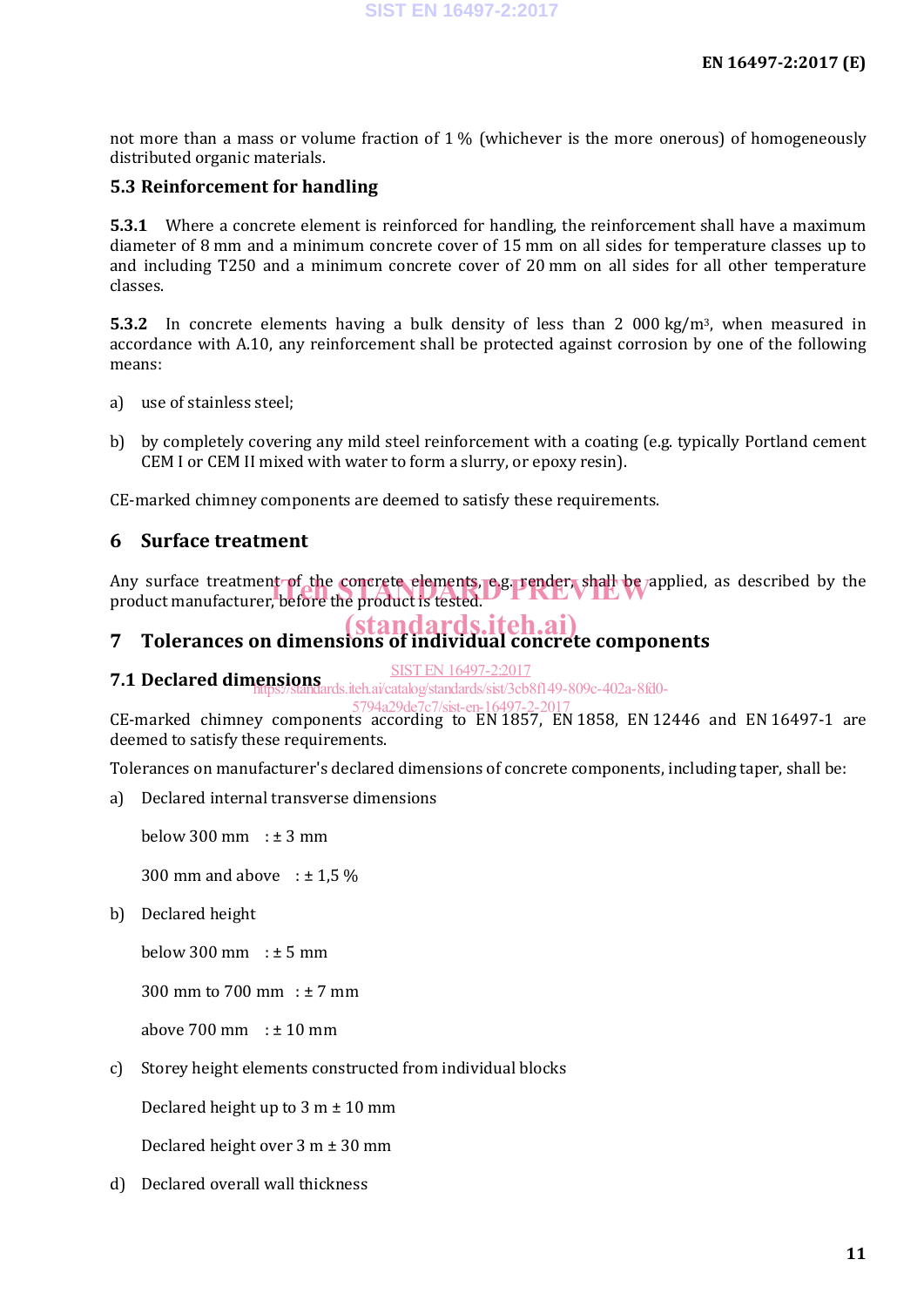below 10 mm : 1 2  $_{-2}^{+1}$  mm  $10 \:\rm mm$  to  $40 \:\rm mm$  $^{+5}_{-1,5}$  mm above 40 mm : 12 5  $^{+12}_{-5}$  %

The tolerances of other materials e.g. metal ducts shall be according to the relevant chimney standard for that material.

#### **7.2 Straightness**

**7.2.1** When tested as described in A.2, the limit deviation from straightness of a straight concrete components of manufacturer's declared height greater than 300 mm and less than 1 000 mm shall not be greater than 1 % of the declared height.

**7.2.2** When tested as described in A.2 for concrete components having a manufactured height equal to or greater than 1 000 mm, the limit deviation shall not be greater than 0,5 % of the manufacturers declared height.

#### **7.3 Squareness of ends**

When tested in accordance with either procedure described in A.1, the test sample shall not touch the upright for the first procedure and the dimension G shall not be greater than 5 mm for the second<br>procedure procedure.

## (standards.iteh.ai)

#### **8 Performance**

#### SIST EN 16497-2:2017

8.1 **Heat stress resistan@e**s://standards.iteh.ai/catalog/standards/sist/3cb8f149-809c-402a-8fd0-

5794a29de7c7/sist-en-16497-2-2017

**8.1.1** When concrete system chimneys, including those designated soot fire resistant, are tested in accordance with A.3 at the test temperature appropriate to the designation specified in Table 1, the system chimney shall subsequently meet the requirements of 8.4 and 8.5.

When a concrete system chimney is multi-flued with an equal wall thickness, the heat stress test shall be carried out on the flue with the highest designation and temperature.

**8.1.2** The distance to combustible material, xx, shall be declared. The maximum temperature measured on the surface of adjacent combustible materials shall not exceed 85 °C when related to an ambient temperature of 20 °C.

#### **8.2 Heat shock resistance**

**8.2.1** Following the heat stress resistance test in 8.1, when a concrete system chimney designated as soot fire resistant is tested as described in A.3 at a flue gas temperature of 1 000 °C for a period of 30 min  $\pm$  1 min, the block shall subsequently meet the requirements of 8.4 and 8.5.

**8.2.2** The distance to combustible material, xx, shall be declared. The maximum temperature measured on the surface of adjacent combustible materials shall not exceed 100 °C when related to an ambient temperature of 20 °C, when the test assembly is tested at the test temperature of 1 000 °C over a period of 30 min.